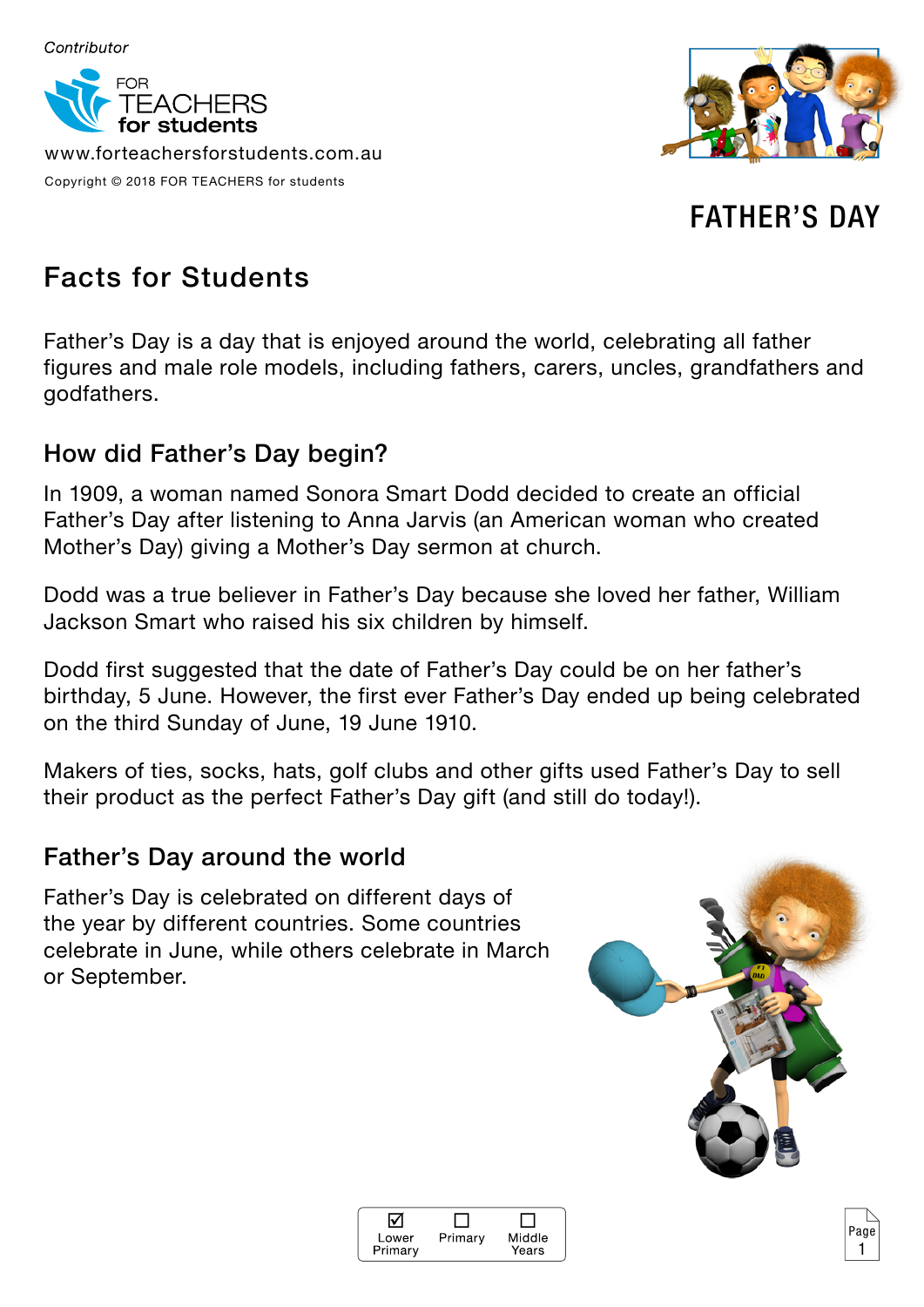

www.forteachersforstudents.com.au Copyright © 2018 FOR TEACHERS for students



FATHER'S DAY

#### Germany

In Germany, Father's Day is the same day as Ascension Day, which is a public holiday on the Thursday, 40 days after Easter. For this reason, the day is sometimes also known as Vatertag meaning 'Father's Day' or Maennertag or Herrentag meaning 'Men's Day'. Traditionally, men go on walks through fields, pulling wagons and praying for a good harvest.

#### Italy

In Italy, Roman Catholics celebrate fathers on Saint Joseph's Day which is 19 March. This day is celebrated with a traditional feast of bread, soup, macaroni, stuffed artichokes and a Saint Joseph's Sfinge *(a cream puff filled with ricotta, topped with fruit such as cherries and orange)*.

### Thailand

In Thailand, Father's Day is the same day as the King's birthday. On this day, Thai people give a Canna flower *('Dok put ta ruk sa' in Thai)* to their fathers or grandfathers and wear yellow *(the King's colour)*. There are religious ceremonies all over Thailand and at night there are fireworks and celebrations in the street.

## Father's Day in Australia

In Australia, Father's Day is celebrated on the first Sunday of September. On this day we celebrate the love and dedication of fathers, step-fathers, guardians, fathers-in-law, uncles and grandfathers and thank them for being our teacher, carer, friend and role model.